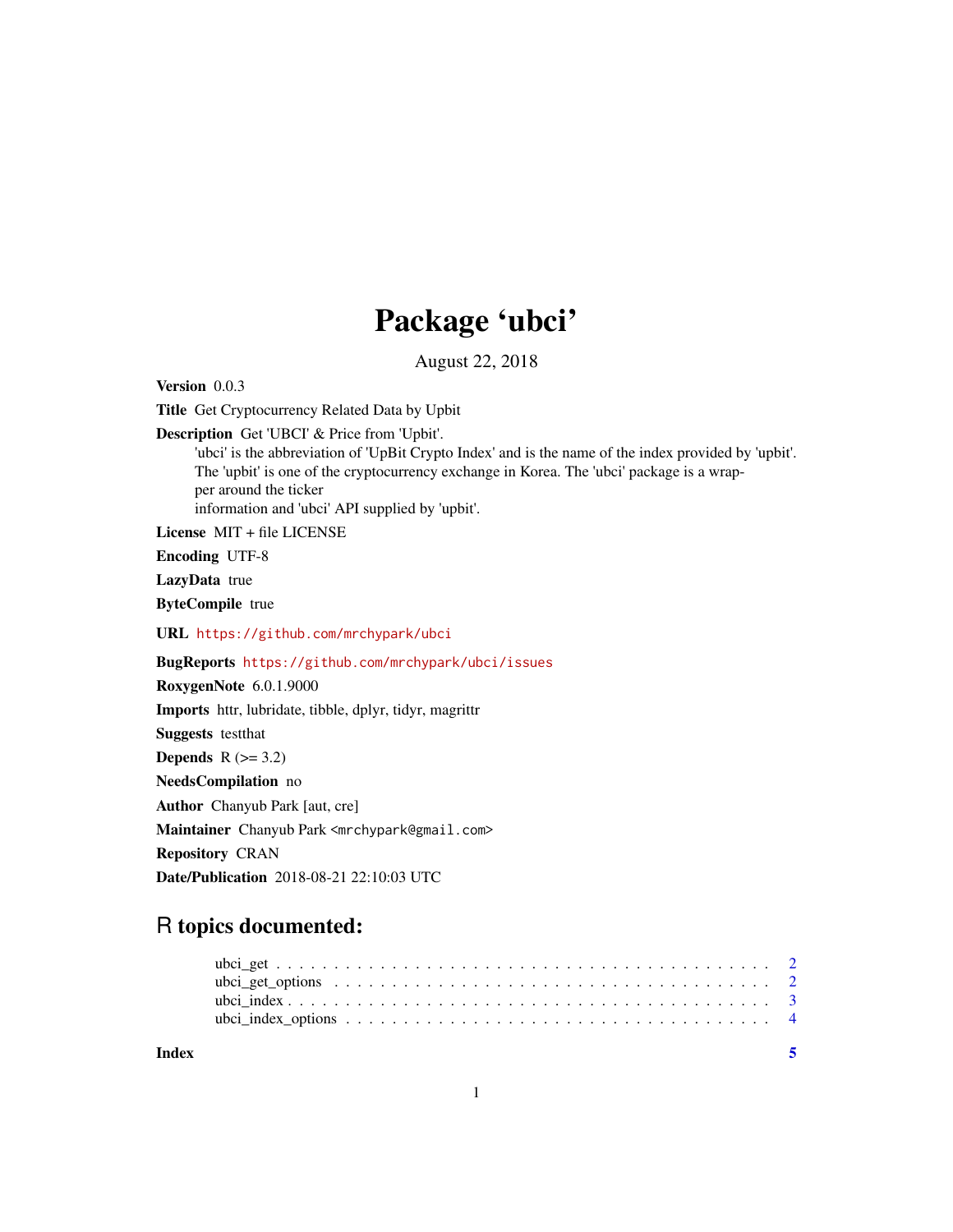<span id="page-1-0"></span>

#### Description

get coin price data from source. Source is <https://upbit.com/exchange>. This page shows the multiple cryptocurrency price.

#### Usage

ubci\_get(code, from, to)

#### Arguments

| code | coin name fom ubci_get_options() link "UPBIT.KRW-BTC".                                                                               |
|------|--------------------------------------------------------------------------------------------------------------------------------------|
| from | Optional for various time series. A character string representing a start date in<br>YYYY-MM-DD format. Default is 2000-01-01.       |
| to   | Optional for various time series. A character string representing an end date in<br>YYYY-MM-DD format. Default is system date today. |

#### Value

Return type is tibble has columes contain code, date, open, high, low, close, volume.

#### Examples

```
btc <- ubci_get(code = "UPBIT.KRW-BTC")
btc
ubci_get(code = "UPBIT.KRW-BTC", from="2018-05-15")
ubci_get(code = "UPBIT.KRW-BTC", to="2018-05-15")
```
ubci\_get\_options *get ubci options*

#### Description

get ubci options from source.

#### Usage

```
ubci_get_options(lang = c("en", "ko"))
```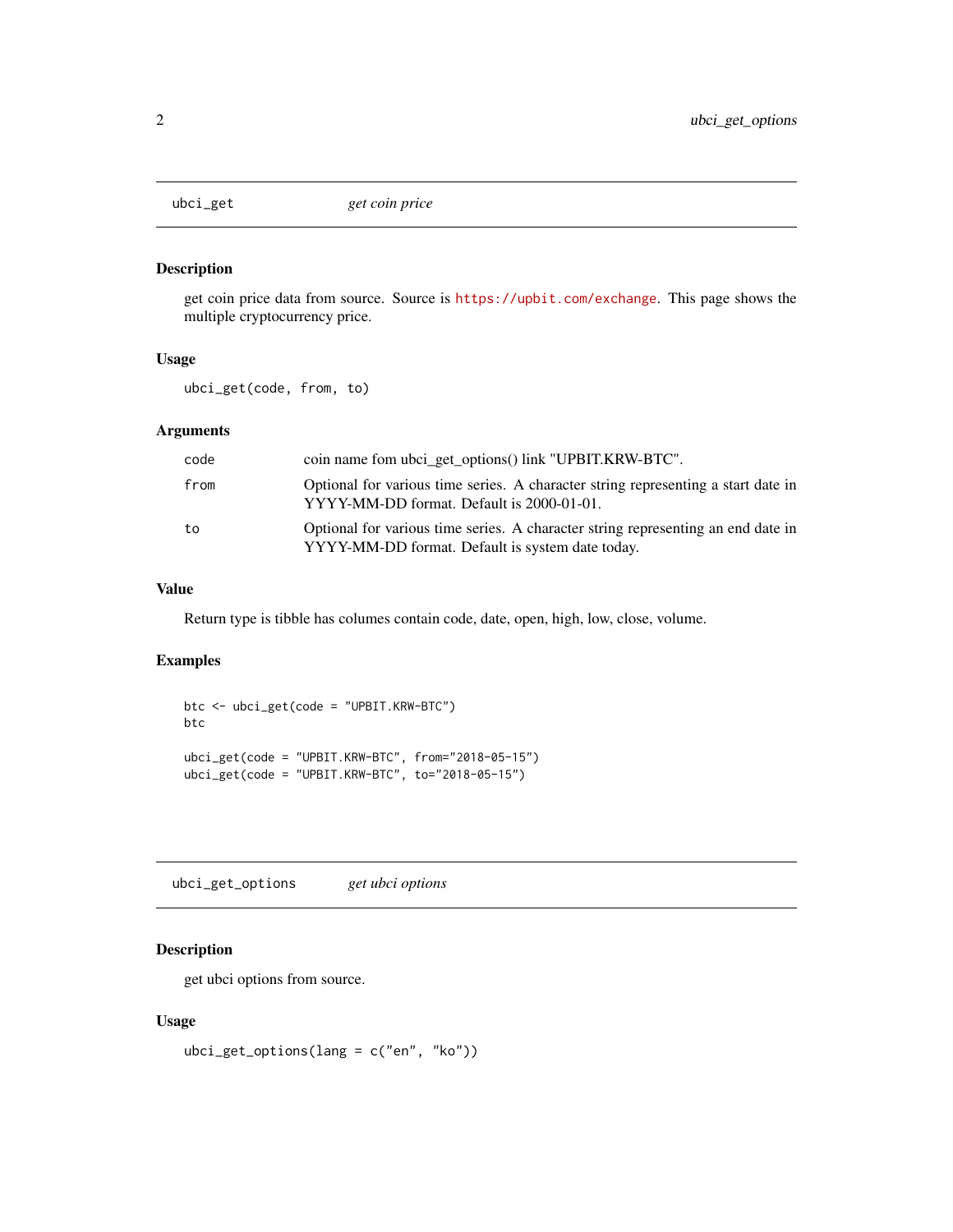#### <span id="page-2-0"></span>ubci\_index 3

#### Arguments

lang language options. Default is en for English. ko is posible for Korean.

#### Examples

```
ubci_get_options()
ubci_get_options("ko")
```

| ubci_index | get ubci index |  |
|------------|----------------|--|
|            |                |  |

#### Description

get ubci index data from source. Source is [here.](https://www.ubcindex.com/indexes)

#### Usage

```
ubci_index(intdev = "UBMI", from = "2000-01-01",to = as.character(Sys.Date()))
```
#### Arguments

| index | default is UBMI.                                                                                                                     |
|-------|--------------------------------------------------------------------------------------------------------------------------------------|
| from  | Optional for various time series. A character string representing a start date in<br>YYYY-MM-DD format.                              |
| to    | Optional for various time series. A character string representing an end date in<br>YYYY-MM-DD format. Default is system date today. |

#### Value

Return type is tibble has columes contain index, date, open, high, low, close.

#### Examples

```
index <- ubci_index(index = "UBMI")
index
ubci_index(index = "UBMI", from="2018-05-15")
ubci_index(index = "UBMI", to="2018-05-15")
```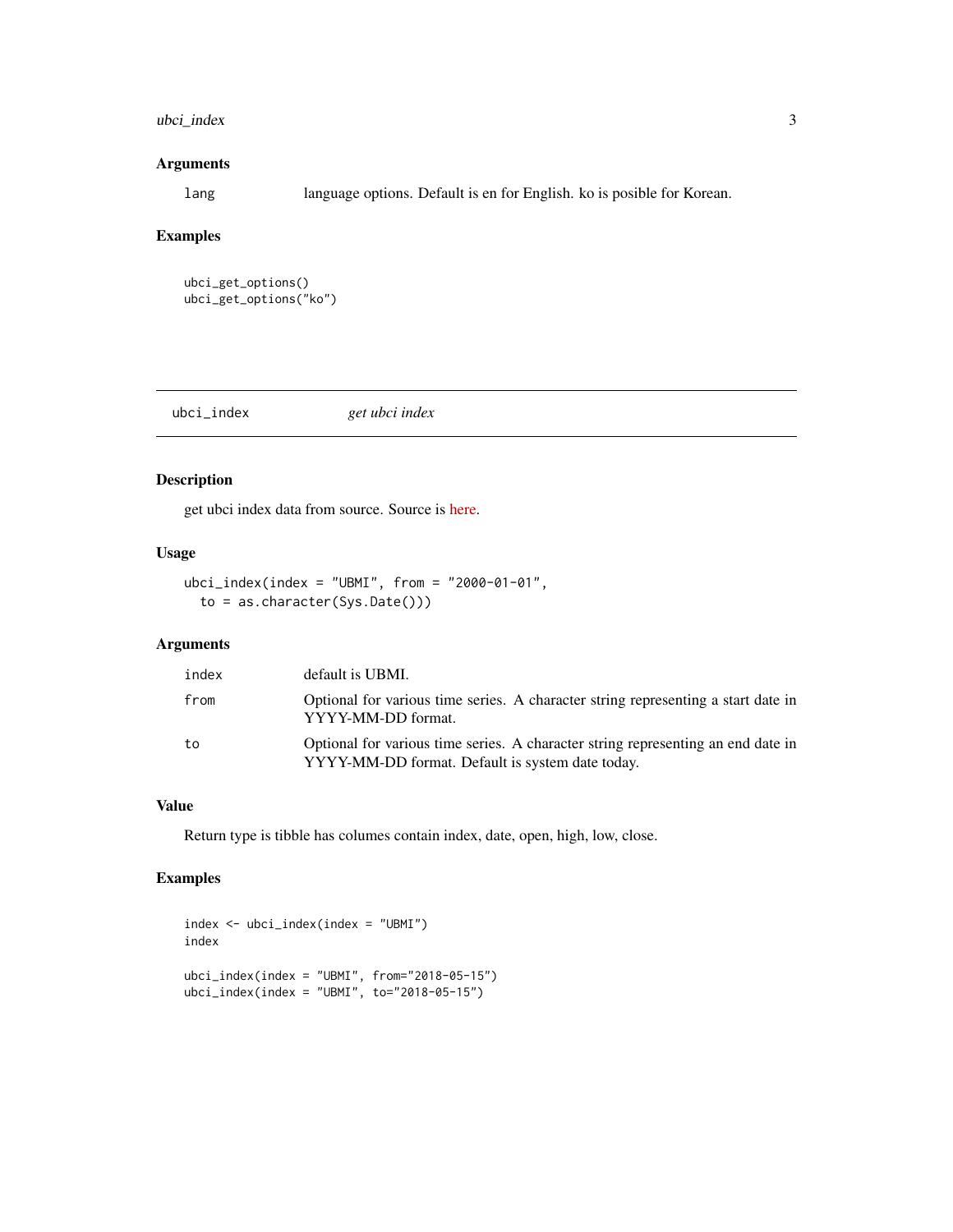<span id="page-3-0"></span>ubci\_index\_options *get ubci index options*

#### Description

get ubci index options from source.

#### Usage

```
ubci_index_options(lang = c("en", "ko"))
```
#### Arguments

lang language options. Default is en for English. ko is posible for Korean.

#### Examples

```
ubci_index_options()
ubci_index_options("ko")
```